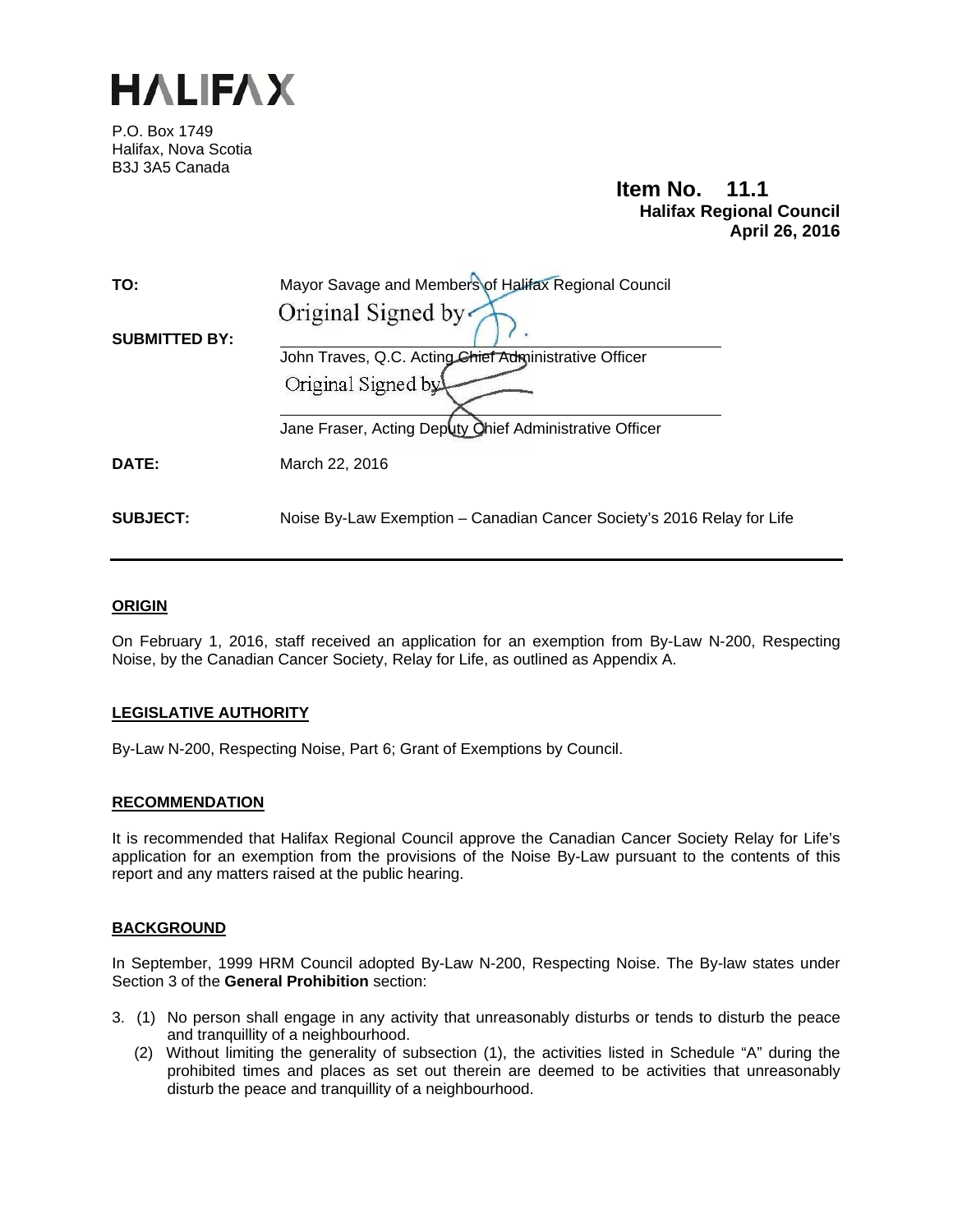(3) For the purpose of a prosecution pursuant to subsections (1) or (2), evidence that one neighbour is unreasonably disturbed by a noise is prima facie evidence that the neighbourhood is unreasonably disturbed by the noise.

Part 6 of the By-Law, **"Grant of Exemptions by Council",** allows for any person to send an application to Regional Council requesting an exemption from any or all provisions of the Noise By-Law for which that person may be prosecuted. The By-Law states that an applicant or any person opposed to an application may be heard at a session of Council. Notice of the Council Session is required to be mailed to assessed property owners located within 100 feet of the properties which are subject to the hearing.

In deciding whether or not to grant an exemption, Council is to give consideration to:

- the social or commercial benefit of the proposed activity to the municipality;
- the viewpoints of community residents;
- the proposed hours of operation of the proposed noise-emitting activity; and
- the proposed duration of the subject activity.

An excerpt from the Noise By-Law detailing the exemption process is attached as Appendix B.

#### **DISCUSSION**

The Canadian Cancer Society is requesting an exemption to By-Law N-200, Respecting Noise for the various sites involved in the 2016 Relay for Life (attached as Appendix C). These sites have been used for past Relay for Life events, with exemptions being granted.

The organizing committee advises staging, tents, security fencing, sound equipment and run markers will be set up and torn down during daylight hours. The music used to entertain the teams through the night, presentations, and associated noise, may be considered in violation of By-law N-200, Respecting Noise.

Most of the Relay for Life events are scheduled for 6 hours and start at either at 6 p.m. concluding at midnight or starting at 7 p.m. concluding at 1 a.m.

The clean-up and dismantling for the events will take place immediate following the events and will be completed by a combination of volunteers and paid clean-up crews.

Part 4 of the noise by-law provides for prescribed exemptions as follows:

*"4 (2) (g) noises in relation to municipal parades, street dances or other community activities until one o'clock in the forenoon"* 

The Relay for Life organizing committee is requesting an exemption from By-law N-200, Respecting Noise to complete site clean-up on the following dates and times:

- Halifax Relay For Life Citadel Hill Saturday June 4, 1:00 a.m. to 2 a.m.
- The Bay Relay For Life Sir John A. MacDonald High School, 31 Scholars Road, Tantallon Sunday, June 5, 12:00 a.m. to 2 a.m.
- Eastern Shore Relay For Life, Eastern Shore Community Centre Saturday June 11, 12:00 a.m. to 2 a.m.
- Sackville Relay For Life Acadia Park, Lower Sackville Saturday June 11, 1:00 a.m. to 2 a.m.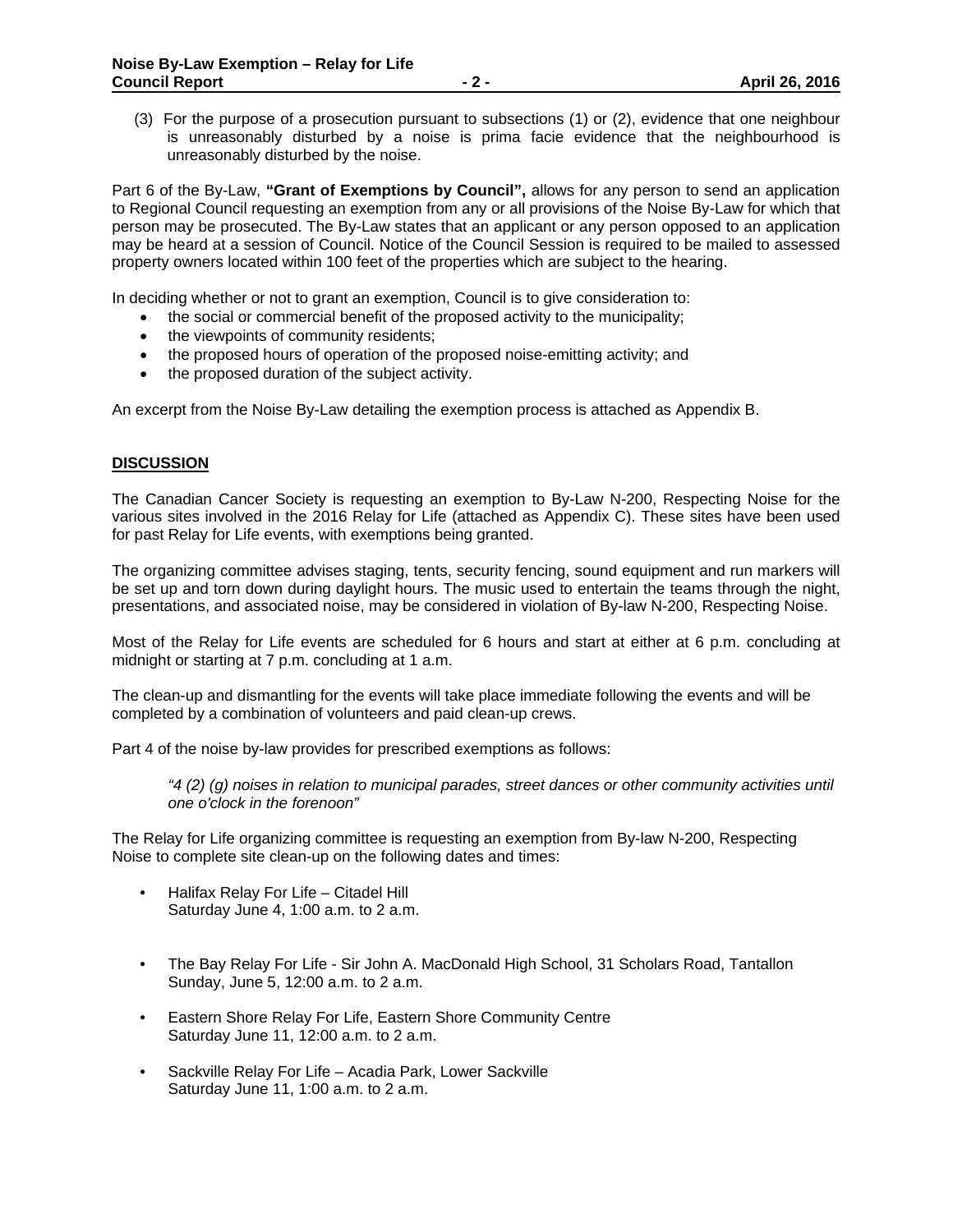• Dartmouth Relay For Life, 12 Wing CFB Shearwater Saturday June 11, 1:00 a.m. to 2 a.m.

There are no services required to accommodate the events. The Canadian Cancer Society will be organizing security and washroom facilities for the events.

Notice of the Council Session at which the hearing is proposed to take place has been sent to property owners within 100 feet of the locations identified in Appendix C.

Under subsections 6(3) and (5) of the Noise By-Law, Council may consider any matters it deems appropriate at the hearing and either reject an application or approve it with or without conditions.

#### **FINANCIAL IMPLICATIONS**

There are no financial implications.

#### **RISK CONSIDERATION**

There are no significant risks associated with the recommendation in this report. A request is being made for Council to approve a noise exemption request for the various sites involved in the 2016 Relay for Life. The risks considered rate Low.

#### **COMMUNITY ENGAGEMENT**

Relay For Life is a community fundraising event where Canadians across the country join together in the fight against cancer. In 2015, over 330 relays took place across Canada.

Relay For Life began in 1985 as a one person event in Tacoma Washington, it has grown to over 5000 Relay For Life events across 20 countries.

#### **ENVIRONMENTAL IMPLICATIONS**

Event organizers have confirmed appropriate waste and recycling practices will be followed. Containers will be provided on site to facilitate proper sorting, recycling, composting and garbage collection.

#### **ALTERNATIVES**

- 1. Approve the application with conditions; or
- 2. Reject the application in its entirety.

#### **ATTACHMENTS**

- Appendix A: February 1, 2016 application for Exemption from By-Law N-200 Respecting Noise
- Appendix B: Excerpt from By-Law N-200 respecting Noise; Grant of Exemptions by Council
- Appendix C: The 2016 Relay for Life Schedule of Events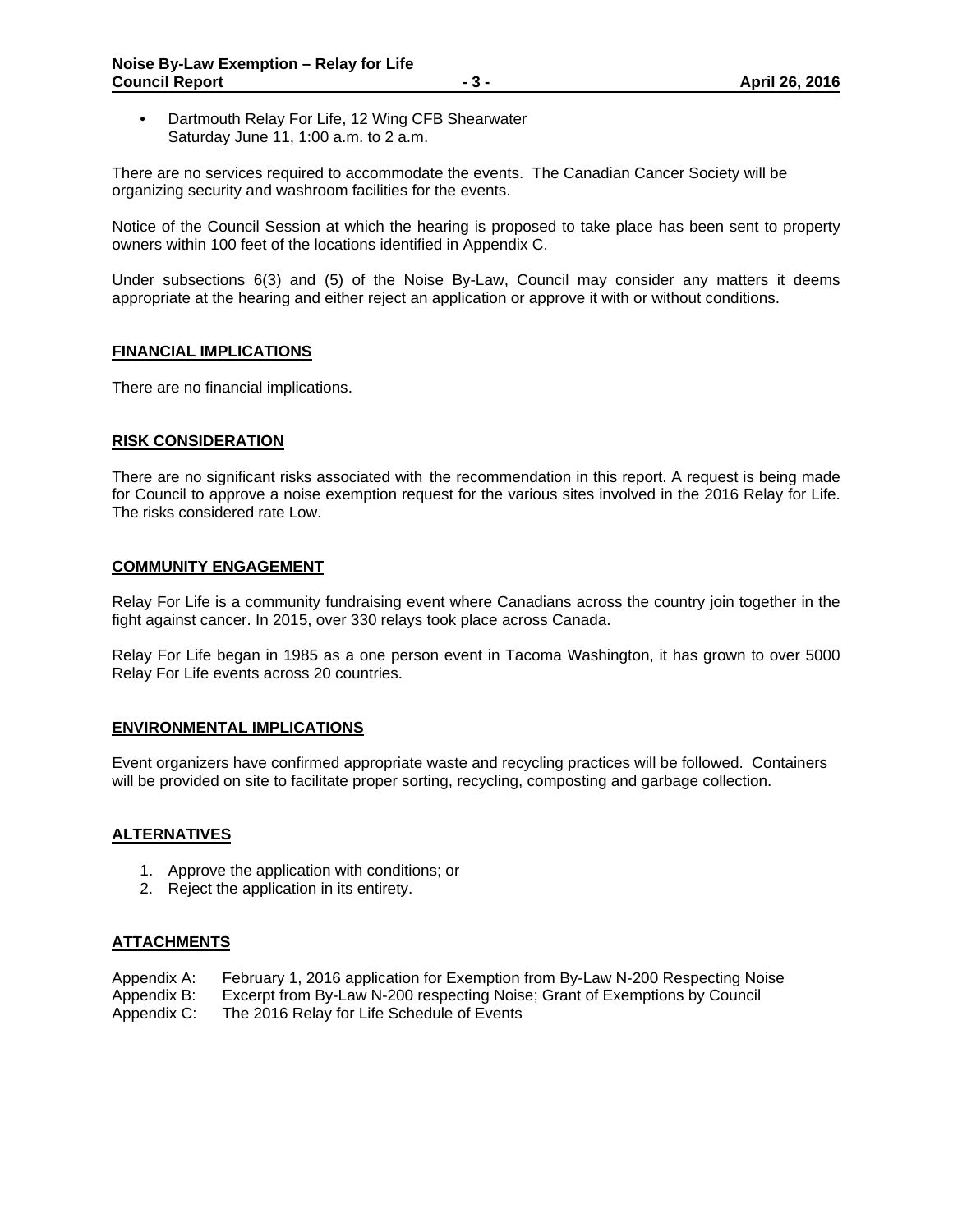A copy of this report can be obtained online at http://www.halifax.ca/council/agendasc/cagenda.php then choose the appropriate meeting date, or by contacting the Office of the Municipal Clerk at 902.490.4210, or Fax 902.490.4208.

| Report Prepared by: | Tanya Phillips, Manager By-Law Standards, 902.490.4491                         |
|---------------------|--------------------------------------------------------------------------------|
| Report Approved by: | Jim Donovan, Manager, Municipal Compliance, 902.476.8211                       |
| Report Approved by: | Bob Bierke, Chief Planner and Director, Planning and Development, 902.490.1627 |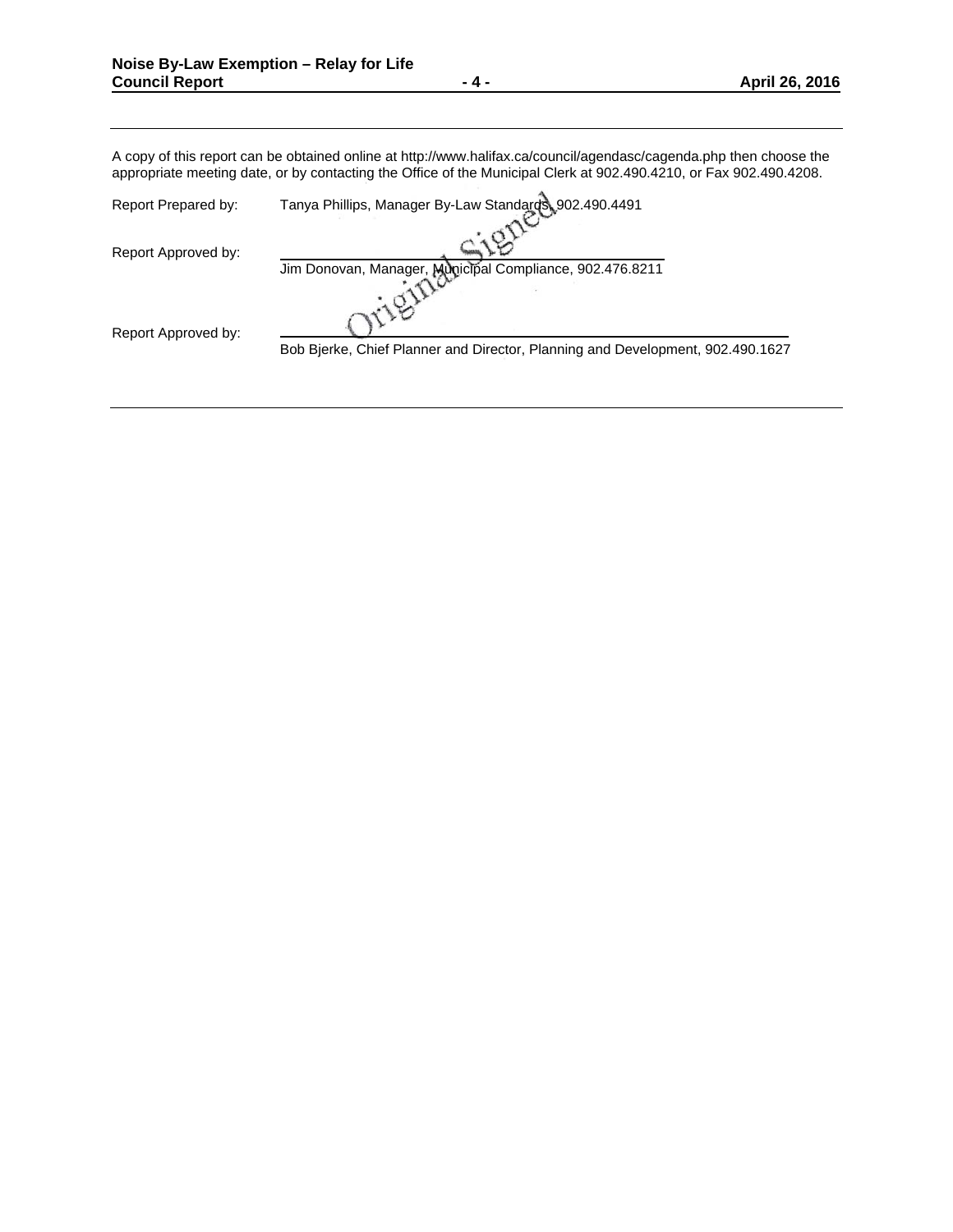# APPENDIX A



February  $1<sup>st</sup>$ , 2016

Ms. Erin Dobson Regional Coordinator, Support Services Municipal Compliance Community and Recreation Services Halifax Regional Municipality

Dear Ms. Dobson:

Whereas The Canadian Cancer Society - Nova Scotia Division will be staging an event (Halifax Relay For Life) at Citadel Hill, Friday, June  $3<sup>rd</sup>$ , 2015, we hereby make application to the Halifax Regional Council for exemption from section 3(1) of the Halifax Regional Municipality Noise Bylaw. The section reads, "No person shall engage in any activity that unreasonably disturbs or tends to disturb the peace and tranquility of a neighbourhood."

The Canadian Cancer Society would like to include the following HRM events for Noise Bylaw exemptions:

• The Bay Relay For Life - Sir John A. MacDonald High School, 31 Scholars Road, Tantallon (Saturday, June 4, 6PM - Sunday, June 5, 12AM) Expected # Participants: 150 Expected # Volunteers: 40

• Sackville Relay For Life – Acadia Park, Lower Sackville (Friday, June 10, 7PM - Saturday, June 11, 1AM) Expected # Participants: 475 Expected # Volunteers: 50

• Halifax Relay For Life – Citadel Hill: (Friday June 3, 7pm to Saturday, June 4,1am) Expected # Participants: 700 Expected # Volunteers: 100

• Dartmouth Relay For Life, 12 Wing CFB Shearwater (Friday, June 10, 7PM – Saturday, June 11, 1AM) Expected # Participants: 600 Expected # Volunteers: 80

• Eastern Shore Relay For Life, Eastern Shore Community Centre (Friday, June 10, 6PM – Saturday, June 11, 12AM) Expected # Participants: 150 Expected # Volunteers: 35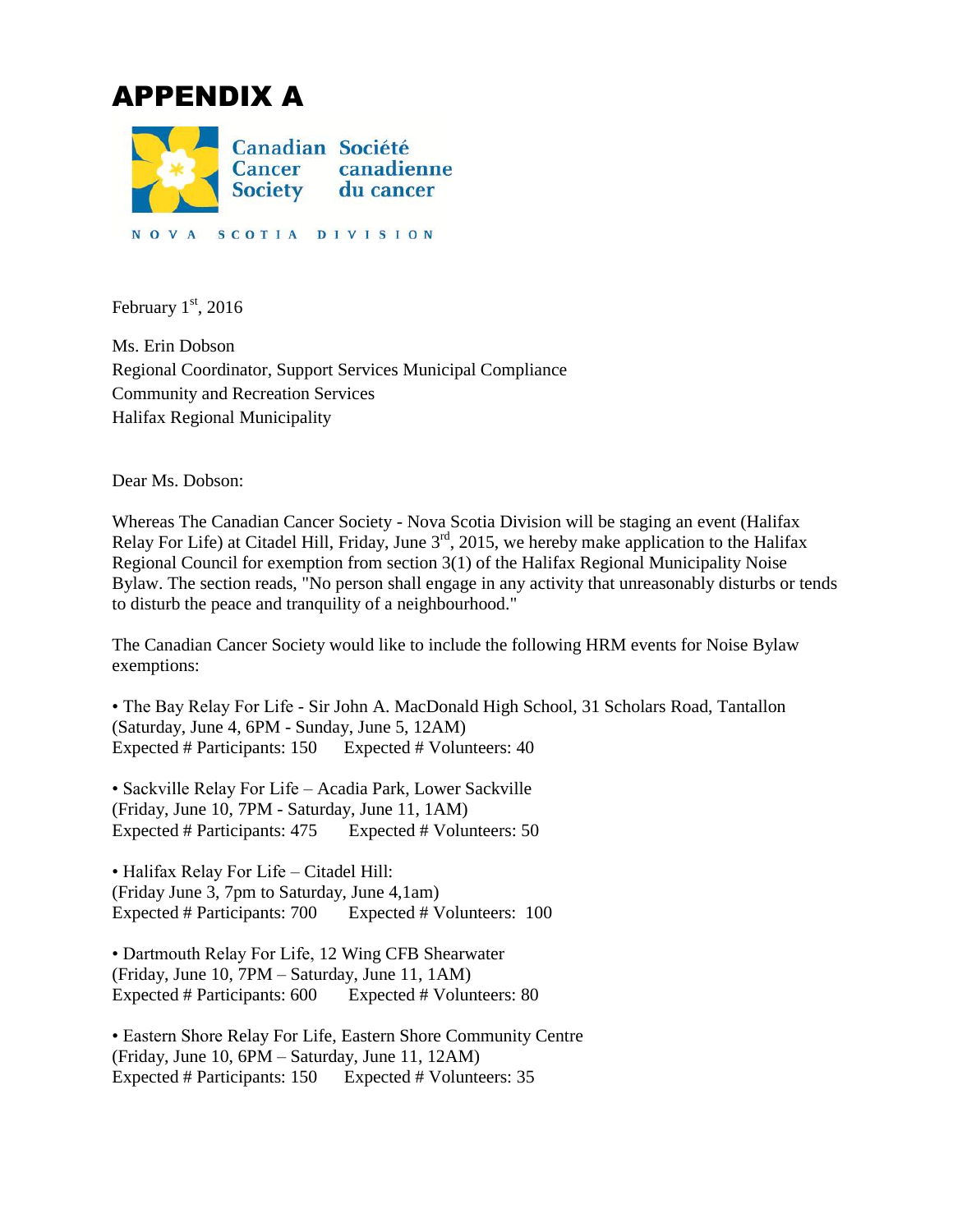Music and presentations will be done from a main stage throughout the events. In previous years the HRM Relays have been granted a Noise By-Law exemption.

Each participant will stay on site with their team members in a tent. In Halifax, we expect 100 personal sized tents to be erected on site.

Each Relay is scheduled to conclude twelve hours or six hours from the start time. Clean up would be taken care of by a combination of volunteers and paid clean-up crews and would take place 12 hours after the event(s) begin. At each site we ensure that waste is properly sorted by recycling, compost and garbage. During the event receptacles for each are provided, additional sorting also occurs on site post event.

There are no services required to accommodate this event. The Canadian Cancer Society will be taking care of security and washroom facilities (portable toilets) for the event. However, access to flush toilets and electricity would be valuable to us if available.

Thank you for your support of this request. If you have any further questions please do not hesitate to contact me at telephone number 902-423-6183, ext. 247.

Sincerely,

Melanie Matheson District Coordinator, Canadian Cancer Society Tel. 902-423-6183, ext. 247 Email: [melanie.matheson@ns.cancer.ca](mailto:melanie.matheson@ns.cancer.ca)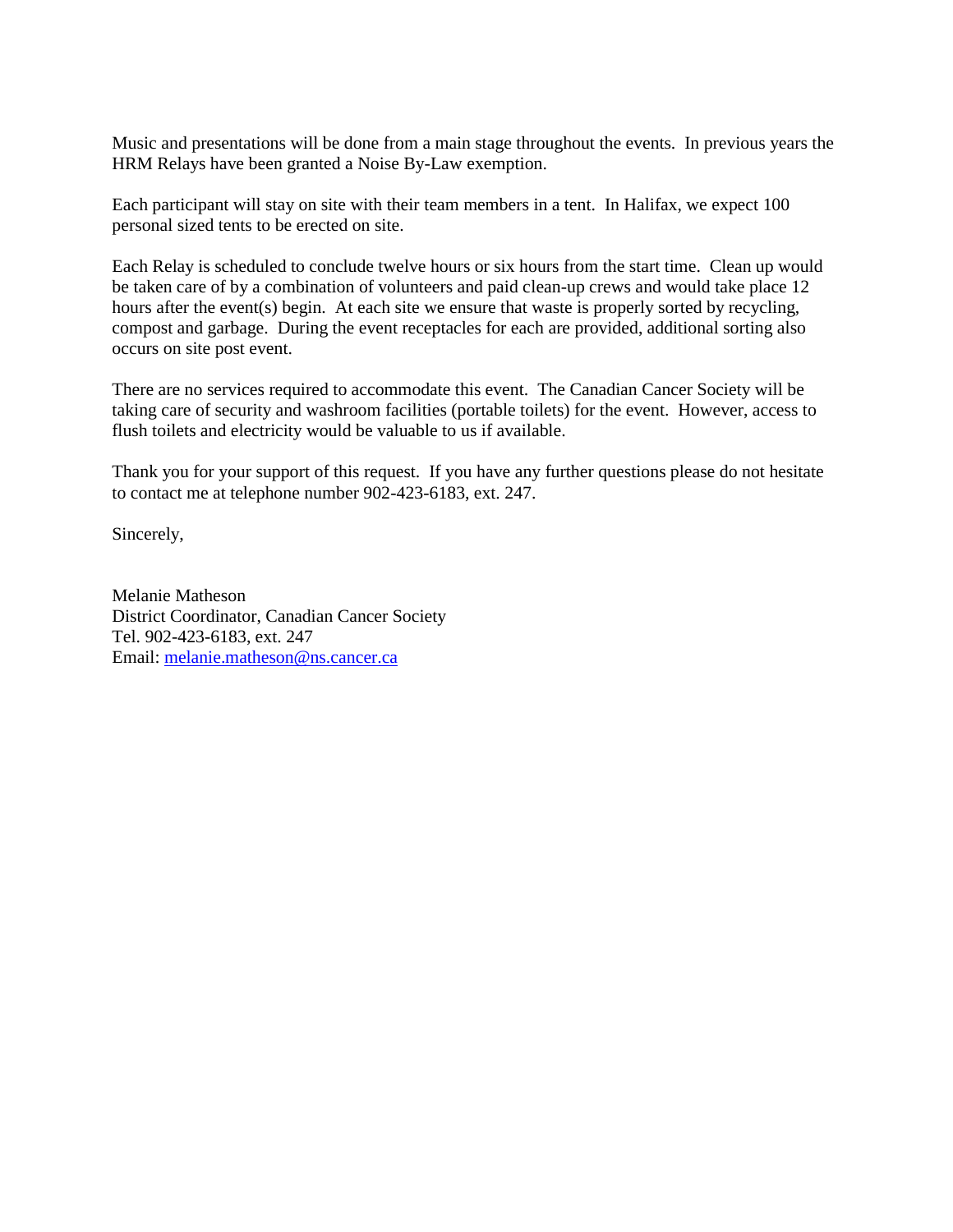### **APPENDIX B**

#### **Excerpt from By-Law N-200 Respecting Noise re: Granting Exemptions by Council.**

#### Grant Of Exemptions By Council

- 6. (1) Notwithstanding anything contained in this By-Law, any person may make application to Council to be granted an exemption from any of the provisions of this By-Law with respect to any emission of noise for which that person might be prosecuted; and Council, by resolution, may refuse to grant any exemption or may grant the exemption applied for or any exemption of lesser effect; and any exemption granted shall specify the time period, not in excess of six months, during which the exemption shall be effective and the exemption shall be in written form and shall include such terms and conditions as Council deems appropriate.
	- (2) In deciding whether or not to grant an exemption, Council shall give consideration to the social or commercial benefit of the proposed activity to the municipality, the views of any residents of the municipality which may be expressed to Council, the proposed hours of operation of the proposed noise-emitting activity and the proposed duration of the subject activity.
	- (3) In deciding whether or not to grant an exemption, Council shall give the applicant, and any person opposed to the application, an opportunity to be heard during a Council Session and may consider such other matters as it deems appropriate.
	- (4) Notice of the time, date and purpose of the Council Session at which the hearing is proposed to take place shall be mailed to the assessed owner or owners as shown in the records of the Regional Assessment Office, of property located within 100 feet of the property which will be the subject of the hearing;
	- (5) Any alleged breach by the applicant of any of the terms or conditions of any exemption granted by Council, shall be investigated by municipal staff, reported to Council in writing and Council shall determine whether or not a breach has taken place. If a breach has taken place, Council may pass a resolution revoking the exemption, without the necessity of giving notice of rescinding motion, and such exemption shall be null and void as of the passing of such resolution.